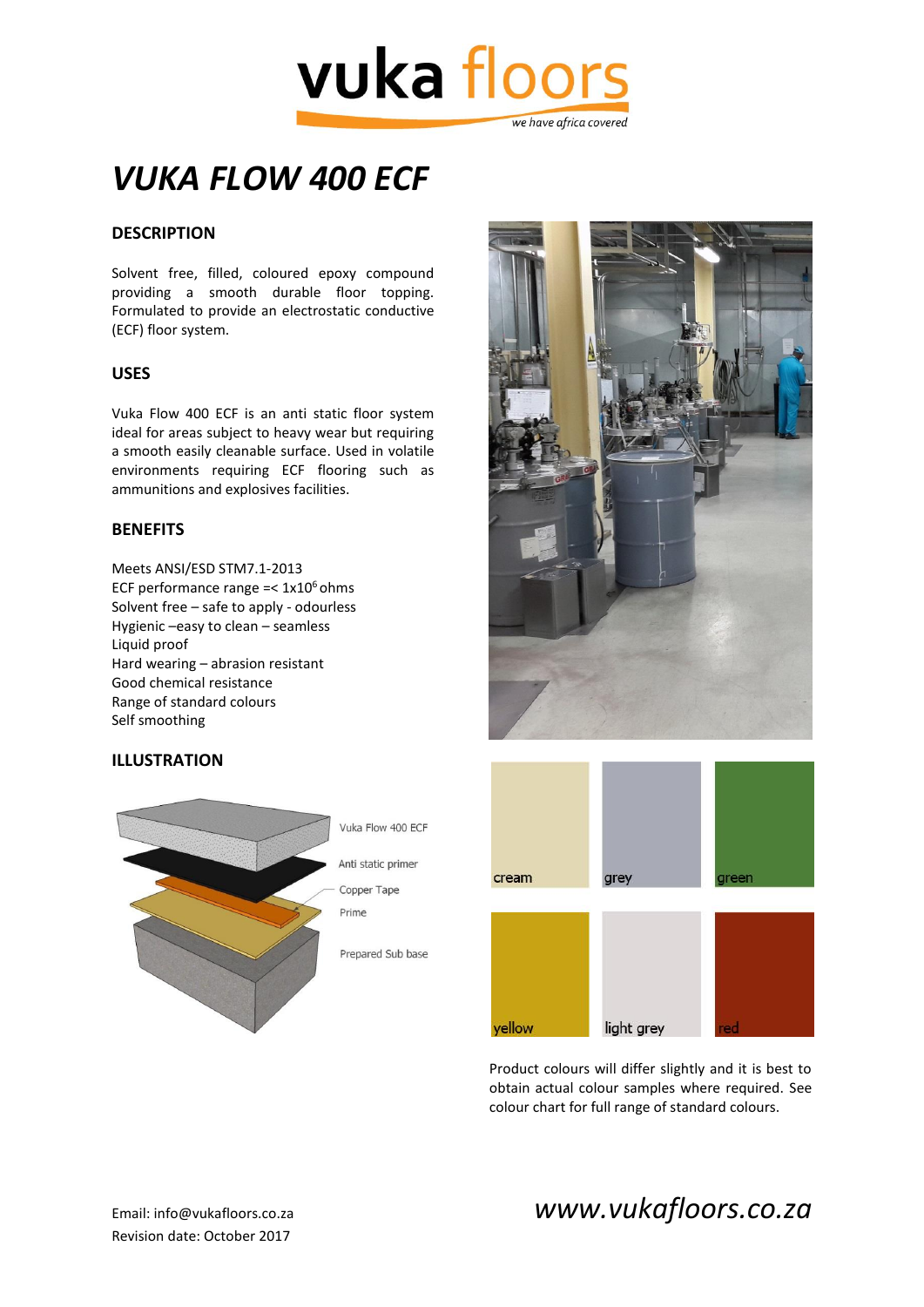

# *VUKA FLOW 400 ECF*

### **PROPERTIES**

The following are typical properties achieved at 20C and 50% relative humidity.

| Light traffic $@$ 20C     | 24hrs                              |
|---------------------------|------------------------------------|
| Heavy traffic @ 20C       | 2 Days                             |
| Full cure @ 20C           | 7 Days                             |
| Fire Resistance           | Class 4 - SANS 10177 :             |
|                           | Part 4:2005                        |
| Slip Resistance           | BS EN 13036-4:2011.                |
|                           | Typical values for Four-S          |
|                           | Rubber. Dry 81 Wet 36              |
| <b>Impact Resistance</b>  | ISO6272-1:2011                     |
|                           | 1kg weight >1.8m                   |
|                           | 2kg weight >1.5m                   |
| Abrasion Resistance       | SANS 1149:2012                     |
| <b>Thermal Resistance</b> | Tolerant of sustained              |
|                           | temperatures of 65 C               |
| <b>Water Permeability</b> | Nil - Contest test.                |
|                           | (Impermeable)                      |
| Compressive Strength:     | >70 N/mm <sup>2</sup> SM SABS      |
|                           | 863:1994                           |
| Flexural Strength:        | >25 N/mm <sup>2</sup> SM SABS      |
|                           | 864:1994                           |
| Bond Strength:            | Greater than cohesive              |
|                           | strength of 25N/mm <sup>2</sup>    |
|                           | concrete > $1.5$ N/mm <sup>2</sup> |
|                           | Proceg Dyna                        |
| Tensile Strength:         | >15 N/mm <sup>2</sup> SM SABS      |
|                           | 1253:1994                          |

#### **SURFACE REQUIREMENTS**

Concrete / Grano surfaces must have a minimum compressive strength of 25N/mm<sup>2</sup>, a minimum tensile strength of  $1.5N/mm^2$ , be at least 40mm thick. The substrate must be dry, free of oils waxes fats and other contaminants. Vacu-blasting, scarification, abrasive grinding followed by vacuum cleaning is preferred. The surface must show open pores throughout with exposed aggregate. **Acid etching is not acceptable.**

#### **PRIMING**

The prepared substrate must be sealed with Vuka Prime 102, porous floors might require two coats. Apply copper tape and prime with Vuka AS Primer. All in strict accordance with Vuka Floors literature.

Revision date: October 2017

### **MIXING**

Do not split kits. Vuka Prime 102 to be mixed and installed at 4m<sup>2</sup>/Litre as per technical datasheet. AS Primer to be mixed as supplied and installed at 7m2/L. Vuka Flow 400 ECF – pre stir base and activator. Add the entire activator to the base and using a slow speed paddle fitted to a vari speed drill at 300rpm mix for 1 minute until even coloured. Then add the aggregate and fibres slowly whilst mixing for a further 3 minutes. Be sure to run the paddle along the container sides and bottom to blend in unmixed components which might cling to walls.

#### **PRODUCTS REQUIRED**

This system is built up as follows Vuka Prime 102 Copper Tape AS Primer Vuka Flow 400 ECF

#### **CHEMICAL RESISTANCE**

For chemical resistance information please contact our Technical Department

#### **CURING**

At 25C constant, excessive traffic, aqueous contact and exposure to aggressive chemicals should only take place after 7 days when full cure has been achieved. At 10C constant, full cure would take a minimum of 12 days

#### **STORAGE**

12 Months from date of production if stored in original sealed containers in dry conditions at temperatures between +5 C and +30 C.

#### **HEALTH AND SAFETY**

Use of basic principles of industrial hygiene and protective clothing such as gloves, goggles, masks will enable the product to be used safely. Splashes into eyes should be washed immediately with clear water and medical advice sought.

## Email: info@vukafloors.co.za *www.vukafloors.co.za*